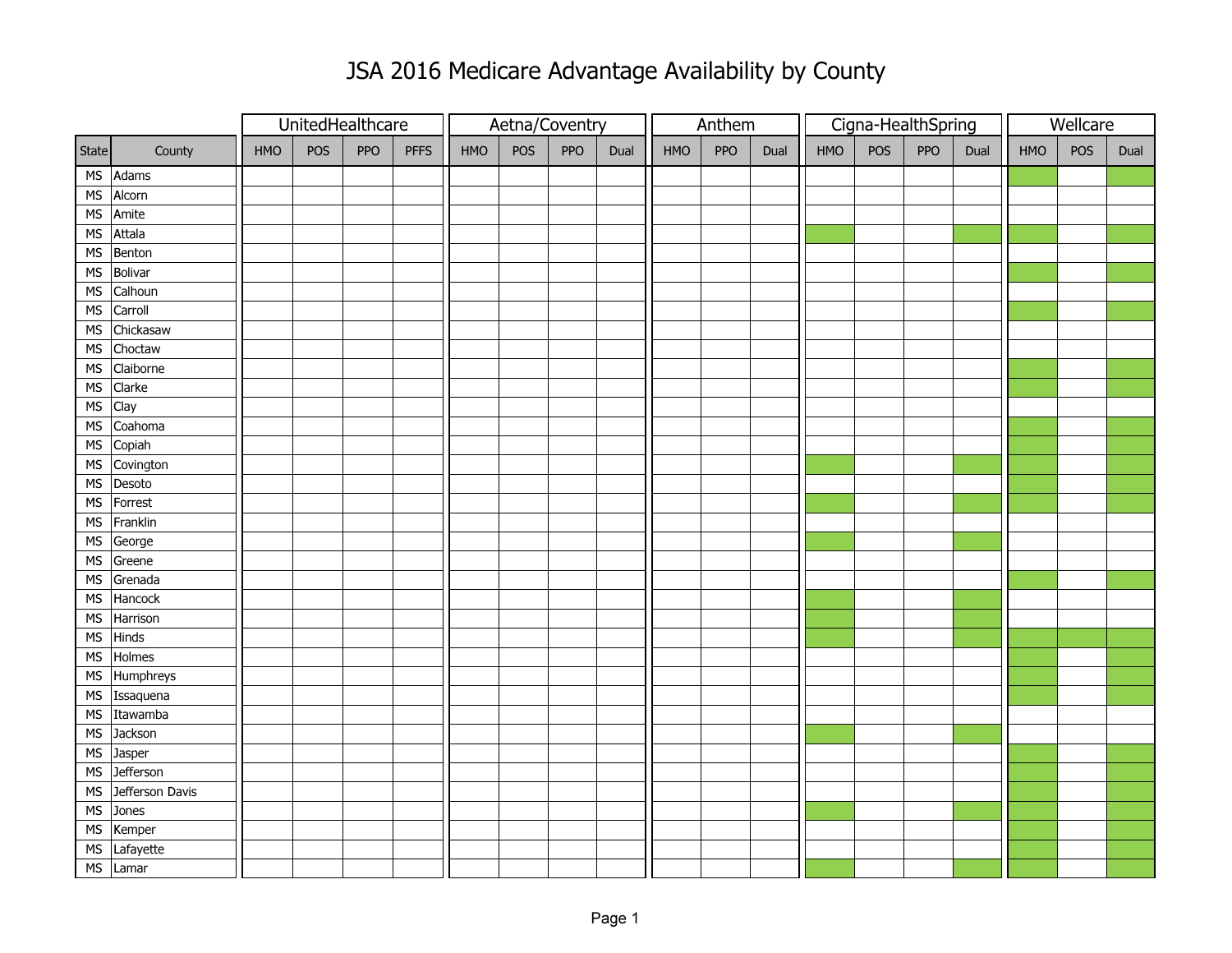## JSA 2016 Medicare Advantage Availability by County

|                          |               |     |     | UnitedHealthcare |             | Aetna/Coventry |     |     |      | Anthem |     |      |     | Cigna-HealthSpring |     | Wellcare |     |     |      |
|--------------------------|---------------|-----|-----|------------------|-------------|----------------|-----|-----|------|--------|-----|------|-----|--------------------|-----|----------|-----|-----|------|
| State                    | County        | HMO | POS | PPO              | <b>PFFS</b> | HMO            | POS | PPO | Dual | HMO    | PPO | Dual | HMO | POS                | PPO | Dual     | HMO | POS | Dual |
|                          | MS Lauderdale |     |     |                  |             |                |     |     |      |        |     |      |     |                    |     |          |     |     |      |
| <b>MS</b>                | Lawrence      |     |     |                  |             |                |     |     |      |        |     |      |     |                    |     |          |     |     |      |
| <b>MS</b>                | Leake         |     |     |                  |             |                |     |     |      |        |     |      |     |                    |     |          |     |     |      |
| $MS$ Lee                 |               |     |     |                  |             |                |     |     |      |        |     |      |     |                    |     |          |     |     |      |
| <b>MS</b>                | Leflore       |     |     |                  |             |                |     |     |      |        |     |      |     |                    |     |          |     |     |      |
| <b>MS</b>                | Lincoln       |     |     |                  |             |                |     |     |      |        |     |      |     |                    |     |          |     |     |      |
| ${\sf MS}$               | Lowndes       |     |     |                  |             |                |     |     |      |        |     |      |     |                    |     |          |     |     |      |
| MS                       | Madison       |     |     |                  |             |                |     |     |      |        |     |      |     |                    |     |          |     |     |      |
| ${\sf MS}$               | Marion        |     |     |                  |             |                |     |     |      |        |     |      |     |                    |     |          |     |     |      |
| ${\sf MS}$               | Marshall      |     |     |                  |             |                |     |     |      |        |     |      |     |                    |     |          |     |     |      |
| MS                       | Monroe        |     |     |                  |             |                |     |     |      |        |     |      |     |                    |     |          |     |     |      |
|                          | MS Montgomery |     |     |                  |             |                |     |     |      |        |     |      |     |                    |     |          |     |     |      |
| MS                       | Neshoba       |     |     |                  |             |                |     |     |      |        |     |      |     |                    |     |          |     |     |      |
| $\overline{\mathsf{MS}}$ | Newton        |     |     |                  |             |                |     |     |      |        |     |      |     |                    |     |          |     |     |      |
| $\overline{\mathsf{MS}}$ | Noxubee       |     |     |                  |             |                |     |     |      |        |     |      |     |                    |     |          |     |     |      |
| MS                       | Oktibbeha     |     |     |                  |             |                |     |     |      |        |     |      |     |                    |     |          |     |     |      |
| ${\sf MS}$               | Panola        |     |     |                  |             |                |     |     |      |        |     |      |     |                    |     |          |     |     |      |
| ${\sf MS}$               | Pearl River   |     |     |                  |             |                |     |     |      |        |     |      |     |                    |     |          |     |     |      |
|                          | MS Perry      |     |     |                  |             |                |     |     |      |        |     |      |     |                    |     |          |     |     |      |
|                          | MS Pike       |     |     |                  |             |                |     |     |      |        |     |      |     |                    |     |          |     |     |      |
| MS                       | Pontotoc      |     |     |                  |             |                |     |     |      |        |     |      |     |                    |     |          |     |     |      |
| <b>MS</b>                | Prentiss      |     |     |                  |             |                |     |     |      |        |     |      |     |                    |     |          |     |     |      |
| $\overline{\mathsf{MS}}$ | Quitman       |     |     |                  |             |                |     |     |      |        |     |      |     |                    |     |          |     |     |      |
| <b>MS</b>                | Rankin        |     |     |                  |             |                |     |     |      |        |     |      |     |                    |     |          |     |     |      |
| MS                       | Scott         |     |     |                  |             |                |     |     |      |        |     |      |     |                    |     |          |     |     |      |
| MS                       | Sharkey       |     |     |                  |             |                |     |     |      |        |     |      |     |                    |     |          |     |     |      |
|                          | MS Simpson    |     |     |                  |             |                |     |     |      |        |     |      |     |                    |     |          |     |     |      |
|                          | MS Smith      |     |     |                  |             |                |     |     |      |        |     |      |     |                    |     |          |     |     |      |
| ${\sf MS}$               | Stone         |     |     |                  |             |                |     |     |      |        |     |      |     |                    |     |          |     |     |      |
| $\overline{\mathsf{MS}}$ | Sunflower     |     |     |                  |             |                |     |     |      |        |     |      |     |                    |     |          |     |     |      |
| $\overline{\mathsf{MS}}$ | Tallahatchie  |     |     |                  |             |                |     |     |      |        |     |      |     |                    |     |          |     |     |      |
| $\overline{\mathsf{MS}}$ | Tate          |     |     |                  |             |                |     |     |      |        |     |      |     |                    |     |          |     |     |      |
| ${\sf MS}$               | Tippah        |     |     |                  |             |                |     |     |      |        |     |      |     |                    |     |          |     |     |      |
| ${\sf MS}$               | Tishomingo    |     |     |                  |             |                |     |     |      |        |     |      |     |                    |     |          |     |     |      |
| ${\sf MS}$               | Tunica        |     |     |                  |             |                |     |     |      |        |     |      |     |                    |     |          |     |     |      |
| ${\sf MS}$               | Union         |     |     |                  |             |                |     |     |      |        |     |      |     |                    |     |          |     |     |      |
|                          | MS Walthall   |     |     |                  |             |                |     |     |      |        |     |      |     |                    |     |          |     |     |      |